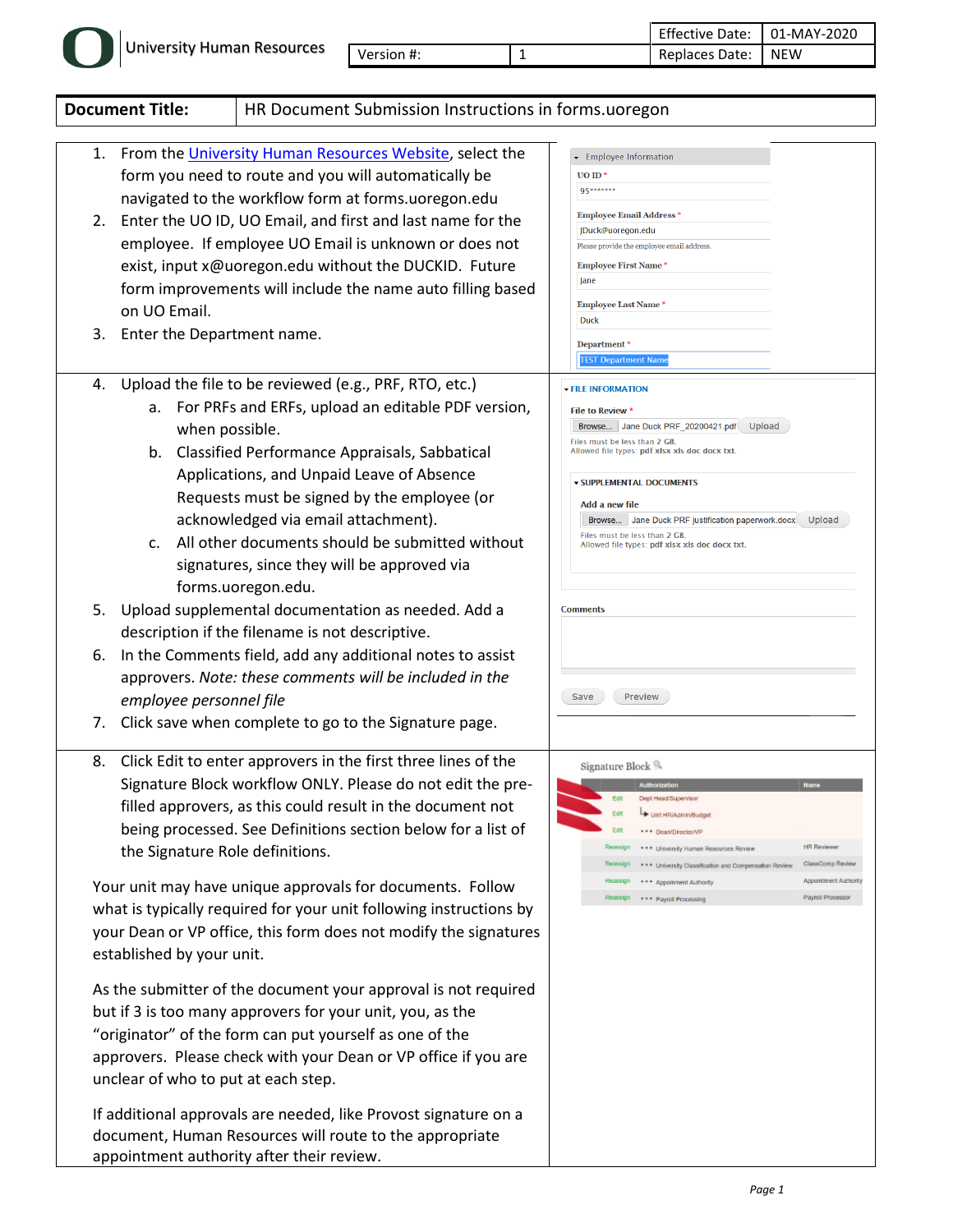|  | University Human Resources |            |   | Effective<br>Date: | 01-MAY-2020 |
|--|----------------------------|------------|---|--------------------|-------------|
|  |                            | Version #: | - | Replaces Date:     | <b>NEW</b>  |

| <b>Document Title:</b><br>HR Document Submission Instructions in forms.uoregon |                                                                                                                                                                                                                                                                                                                                                                                                                                             |                                                                                                                                                                                                                       |                                                                                                                                  |                                                                                                                                 |                                                                                  |
|--------------------------------------------------------------------------------|---------------------------------------------------------------------------------------------------------------------------------------------------------------------------------------------------------------------------------------------------------------------------------------------------------------------------------------------------------------------------------------------------------------------------------------------|-----------------------------------------------------------------------------------------------------------------------------------------------------------------------------------------------------------------------|----------------------------------------------------------------------------------------------------------------------------------|---------------------------------------------------------------------------------------------------------------------------------|----------------------------------------------------------------------------------|
|                                                                                | 9. "Other Signature Role" and the title will be pre-filled, but<br>you also have the option to choose the signature role from<br>the dropdown menu, or to customize the title.<br>10. Enter the email or name of the approver (use the UO Find<br>People lookup as needed). As you type, you may see a list of<br>options. Selecting from this list will autofill the approver<br>name. You will need to manually enter if not available on |                                                                                                                                                                                                                       |                                                                                                                                  | This document requires signature approval. Please provide contact information.                                                  |                                                                                  |
| the list.                                                                      | 11. The Message will be prefilled – send as-is, or edit if desired.<br>12. Click Save to go back to the Signature Block.                                                                                                                                                                                                                                                                                                                    | Message<br>Edit = View = Format +<br>8 / 9 3 3 6                                                                                                                                                                      |                                                                                                                                  |                                                                                                                                 |                                                                                  |
|                                                                                | 13. Repeat the process to assign the first three approvers.                                                                                                                                                                                                                                                                                                                                                                                 | Dect Head Supervise                                                                                                                                                                                                   | <b>Name</b><br>Sonia Potte                                                                                                       | Email Address<br>испередатовретного                                                                                             | <b>Signature Status</b>                                                          |
| CC button.                                                                     | Note: If the document needs to be sent to someone that<br>isn't an approver, you can send them the form through the                                                                                                                                                                                                                                                                                                                         | Roassign<br>The Link HR/Admin/Budget<br>*** Deadlington/d<br>*** University Human Resources Review<br>*** University Classification and Compensatio<br>Roassign +++ Appelmment Authority<br>Reassign Payrel Processin | Mark Schmel<br>James Mott<br><b>HR Rowings</b><br><b>ClassCome Re</b><br>Appointmen<br><b>Authorth</b><br><b>Payrol Processo</b> | Libo.nagens@damidsm<br>moltiguoregon.edu<br>Propségacrogon.com<br>hrops@ucregon.edu<br>Props@acrogon.edu<br>paytocs@upregon.edi | - Unsent-<br><b>Unsent</b><br>$-$ Lineard<br>- Unsent-<br>- Union !-<br>- Unsent |
|                                                                                | 14. After entering your internal unit approvers, select "Send<br>Document" to begin the document approval workflow.                                                                                                                                                                                                                                                                                                                         | $\alpha$<br><b>Send December</b>                                                                                                                                                                                      | <b>Edit Document</b>                                                                                                             | Deiche Document                                                                                                                 | Add Signature Row                                                                |

## **Signature Role Definitions**

- *Dept Head/Supervisor:* Supervisor of the employee or the head of the unit.
- *Unit HR/Admin/Budget:* If this is a school or college, this should be an individual in the Dean's office tasked with reviewing or approving documents
- *Dean/Director/VP:* This is the highest level of approver needed for your area. If this is a school or college put the appropriate Dean approver, all other units choose the appropriate delegated authority in the VP office (as required).
- *University HR Review, HR Talent, or HR Classification and Compensation*: Any of these approvals indicate HR has authorized and/or reviewed the submitted documents.
- *HR Other:* HR will be using this role to show they bypassed an approval step that is not needed for the submitted document.
- *Appointment Authority:* If appointment authority is required, HR will assign this role to the appropriate approvers. For example, this includes the Office of the Provost, VP Research, or other authority as assigned.
- *Payroll:* As part of the payroll role, they may be marking their task as complete prior to processing in Banner, following the current processing procedures. If the document is "signed" and you are not seeing the changes in Banner, you can check the status by contacting payroll directly.
- *Back Office:* Back office tasks are used primarily to take action on a document after it is completely signed, save documentation for personnel files, or other administrative tasks. Units may add additional back office tasks for similar unit purposes.

## **Other**

**Browser preferences:** If file downloads or you are unable to preview the document, check browser application/adobe settings. Remove the "open certain file types automatically. Preferred browser is Chrome, but the form does work in Firefox, etc.

To turn off in chrome:

1. Go into Chrome Control Sidebar (3 dots)